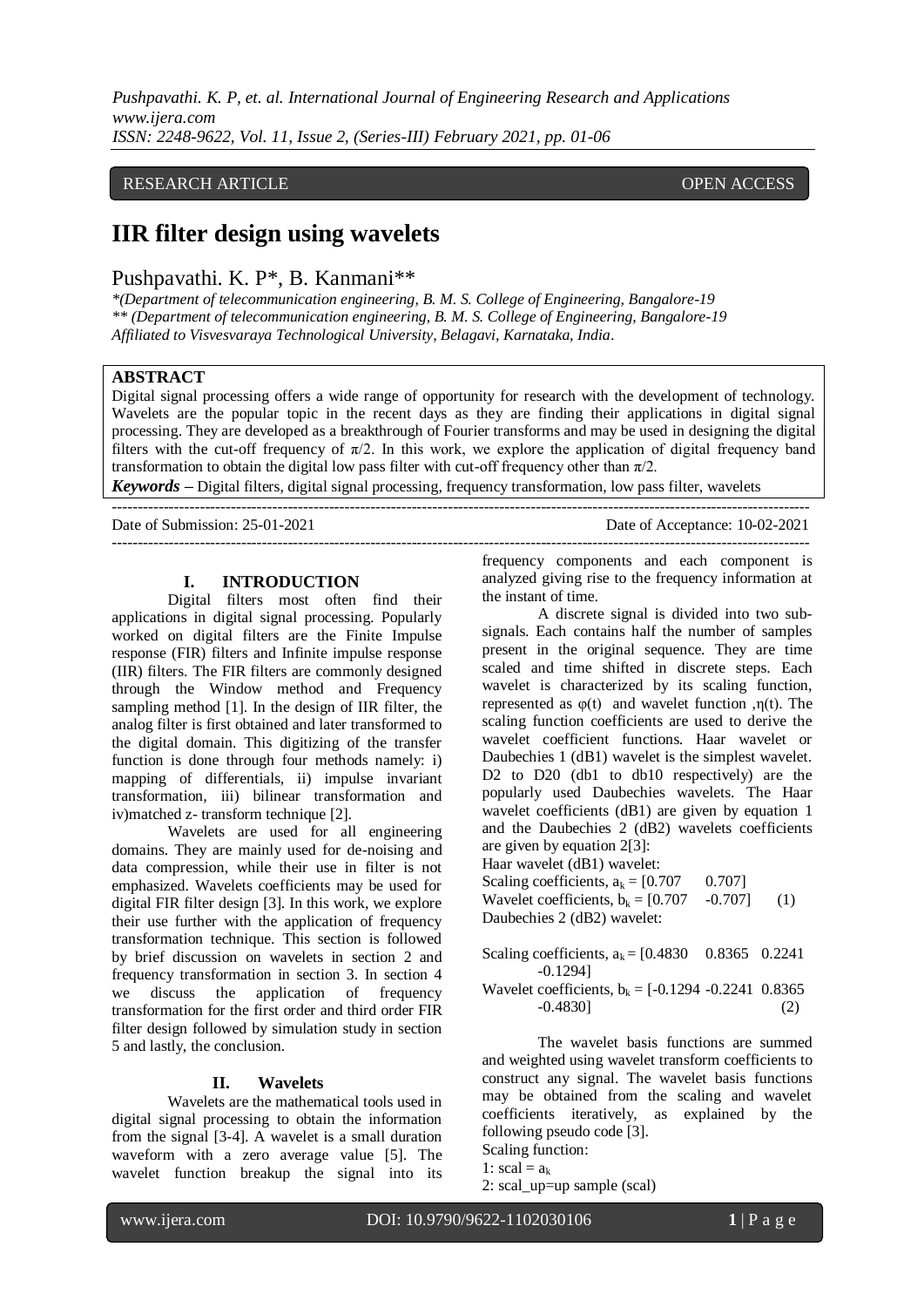3: scal=convolve (scal\_up,  $a_k$ )

4: repeat 2 and 3 until proper scaling function is obtained.

Wavelet function:

1: way  $= b_k$ 

2: wav\_up=up sample (wav)

3: wav=convolve (wav\_up,  $a_k$ )

4: repeat 2 and 3 until proper wavelet function is obtained.

 Here, we consider the db1 and db2 wavelets for our study. The db1 (Haar) wavelets are shown in Fig. 1 and the db2 (Daubechies 2) wavelets are shown in Fig. 2.

#### **2.1 Filter using wavelet coefficients**

We have the scaling function,  $\varphi(t)$  as given in equation 3 and wavelet function,  $\eta(t)$  as in equation 4 [3]:



Fig. 1. Haar wavelets: Scaling function,  $\varphi(t)$  and wavelet function, η(t)



**Fig. 2.** Daubechies 2 wavelets: Scaling function, φ(t) and wavelet function, η(t)

$$
\varphi(t) = \sum_{k=0}^{2N-1} a_k \varphi(2t - k)
$$
 (3)

$$
\eta(t) = \sum_{k=0}^{2N-1} b_k \varphi(2t - k)
$$
 (4)

Where, the filter order, N is even always. The coefficients,  $a_k$  and  $b_k$  represent that of the filter coefficients. Equation 3 and equation 4 show the relation of wavelets to filters. Scaling coefficients show the characteristics of that of a low pass filter while the wavelet coefficients display that of the high pass filter [3]. Scaling function can be thought of as a signal with a spectrum of low-pass filter and wavelet functions as the signal with high-pass

spectrum. As a result, the low pass digital FIR filter can be obtained with the coefficients of the scaling function of the wavelets.

 The frequency responses of filters using the wavelets have the cut off frequency of  $\pi/2$  always. Attempt is made here to design the filter with the different cut-off frequency using frequency transformation technique. The next section describes the digital frequency transformation that can be applied for the digital filter design.

## **III. FREQUENCY TRANSFORMATION**

Frequency transformation is the technique to design filters like the high pass filter or the band pass filter or the band stop filter from the low pass filter. A low pass filter with the different cut off frequency can also be designed from the low pass filter using frequency transformations. Two cases of frequency transformations are possible [2][6]:

Continuous frequency band transformation: Here, analog low pass filter is transformed to different analog filter that is digitized to obtain the desired digital filter.

Digital frequency band transformation: where, analog low pass filter is digitized followed by the application of digital frequency transformation to get the digital filter.

Many design formulas are available for the continuous–time filter design. They are all related to the low pass filters [6]. Continuous Frequency transformation in filter design preserves the equiripple characteristics of the prototype filter [2]. Earlier, the frequency transformations in digital filters were done through continuous filters. With the development of digital filters, the frequency transformation on z-plane found its importance [7]. In Digital transformation,  $z^{-1}$  in the transfer function of the low pass filter is replaced by the all pass function to obtain the desired new transfer function. This all pass function may be first order or second order [6]. Frequency transformation technique in the s-domain and bilinear z-transformations is being used in a lot of research regarding the design of digital filter. These methods were stable in the mapping of poles and zeros from one domain to the other [8].

One of the ways in which digital FIR filters can be designed is using the wavelet coefficients. FIR filters are preferred because of their stability and linearity in phase. In the following section, we discuss the application of frequency transformation for the FIR filter design using Daubechies wavelet coefficients.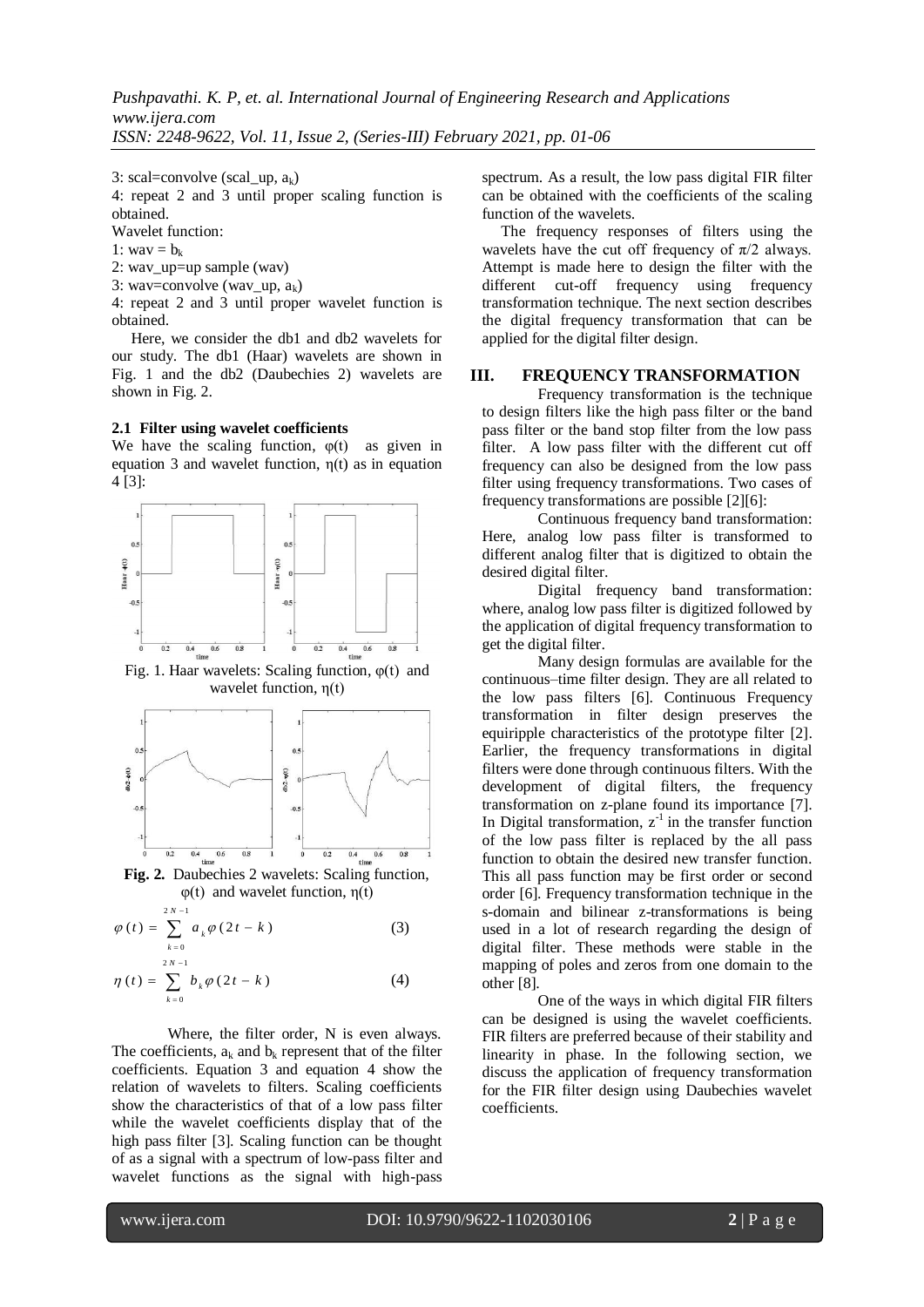*Pushpavathi. K. P, et. al. International Journal of Engineering Research and Applications www.ijera.com ISSN: 2248-9622, Vol. 11, Issue 2, (Series-III) February 2021, pp. 01-06*

# **IV. FREQUENCY TRANSFORMATION ON WAVELET COEFFICIENTS**

Frequency transformation can be done on a digital low pass filter by replacing the variable  $z^{-1}$  as given by equation 5. A suitable set of simple transformations is available to convert the digital low pass filter [2]. Here we consider the conversion from the low pass filter with cut-off frequency,  $\omega_c$ =  $\pi/2$  to low pass filter of different cut-off frequency. From the set of transformations, we have equation 5 and equation 6 [2]:

$$
z^{-1} \to \frac{z^{-1} - \alpha}{1 - \alpha z^{-1}} \tag{5}
$$

Where,

$$
\alpha = \frac{\sin[(\omega_c - \omega_n)/2]}{\sin[(\omega_c + \omega_n)/2]}
$$
 (6)

Here,  $\omega_n$  is the cut-off frequency of the new filter. All-pass type of transformation where the unit circle is mapped into itself more than once is used, maintaining the magnitude response of the low pass filter. The transformed filter is obtained by transforming the prototype low pass filter into a suitable low pass design and applying the first or second order substitution for  $z^{-1}$  [2]

We start with the low pass filter design using scaling coefficients of the wavelets. The cutoff frequency of this low pass filter is always  $\pi/2$ . In order to transform it to low pass filter with new cutoff frequency, let the desired filter have the cut-off frequency  $\omega_n$ , which is other than  $\pi/2$ . Using equation 6, the value of  $\alpha$  is determined. The frequency transformation is then applied to get the new filter coefficients. These new coefficients are then considered to compute the frequency response of the transformed filter. In this process FIR filter becomes IIR filter. We consider the first order and third order systems for our work.

The transformed filter coefficients may be obtained as explained below

#### **4.1 First order systems:**

For digital low pass FIR filter of length  $N=2$ , considering the scaling coefficients,  $a_k$ , we have  $H(z)$  given by equation 7:

$$
H(z) = h_0 + h_1 z^{-1}
$$
 (7)

Using equation 5 in equation 7 we have the new transfer function as in equation 8:

$$
H_{_{new}}(z) = h_0 + h_1 \left( \frac{z^{-1} - \alpha}{1 - \alpha z^{-1}} \right)
$$
 (8)

From equation 8 we have

$$
N_{1} = h_{0} (1 - \alpha z^{-1})
$$
  
\n
$$
N_{2} = h_{1} (-\alpha + z^{-1})
$$
\n(9)

Collecting the respective terms from equation 9, we have the new filter coefficients given by equation 10:

$$
H_0 = h_0 - \alpha h_1
$$
  
\n
$$
H_1 = (-\alpha h_0 + h_1) z^{-1}
$$
\n(10)

The new transfer function is now as in equation 11:

$$
H_{new}(z) = \frac{H_0 + H_1 z^{-1}}{1 - \alpha z^{-1}}
$$
 (11)

That now resembles an IIR filter.

#### **4.2 Third order systems:**

Considering the scaling coefficients,  $a_k$  for the third order systems with length, N=4, the transfer function of the low pass digital FIR filter is given by equation 12:

$$
H(z) = h_0 + h_1 z^{-1} + h_2 z^{-2} + h_3 z^{-3}
$$
 (12)

Using equation 5 in equation 12 we have the new

transfer function given by equation 13:  
\n
$$
H_{new}(z) = h_0 + h_1 \left( \frac{z^{-1} - \alpha}{1 - \alpha z^{-1}} \right) + h_2 \left( \frac{z^{-1} - \alpha}{1 - \alpha z^{-1}} \right)^2 + h_3 \left( \frac{z^{-1} - \alpha}{1 - \alpha z^{-1}} \right)^3
$$
\n(13)

From equation 13, we have equation 14:  
\n
$$
N_1 = h_0 (1 - \alpha z^{-1})^3
$$
\n
$$
= h_0 (1 - 3\alpha z^{-1} + 3\alpha^2 z^{-2} - \alpha^3 z^{-3})
$$
\n
$$
N_2 = h_1 (z^{-1} - \alpha) (1 - \alpha z^{-1})^2
$$
\n
$$
= h_1 (-\alpha + (1 + 2\alpha^2) z^{-1} - (2\alpha + \alpha^3) z^{-2} + \alpha^2 z^{-3})
$$
\n
$$
N_3 = h_2 (z^{-1} - \alpha)^2 (1 - \alpha z^{-1})
$$
\n
$$
= h_2 (\alpha^2 - (2\alpha + \alpha^3) z^{-1} + (1 + 2\alpha^2) z^{-2} - \alpha z^{-3})
$$
\n
$$
N_4 = h_3 (z^{-1} - \alpha)^3
$$
\n
$$
= h_3 (-\alpha^3 + 3\alpha^2 z^{-1} - 3\alpha z^{-2} + z^{-3})
$$
\n(14)

Collecting the respective terms from equation 14, we have the new filter coefficients given by equation 15: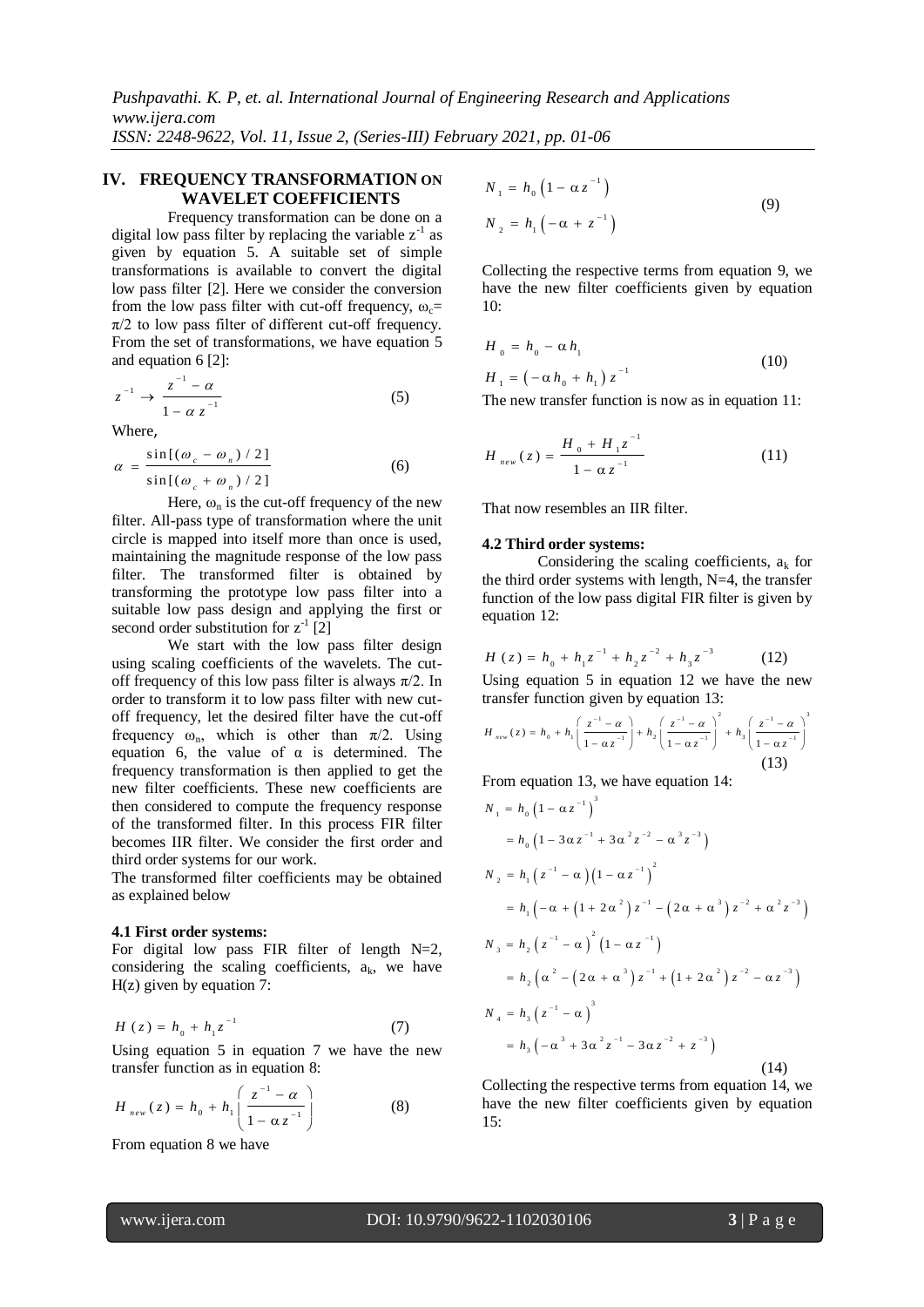$$
H_0 = h_0 - \alpha h_1 + \alpha^2 h_2 - \alpha^3 h_3
$$
  
\n
$$
H_1 = \left(-3\alpha h_0 + \left(1 + 2\alpha^2\right)h_1 - \left(2\alpha + \alpha^3\right)h_2 + 3\alpha^2 h_3\right)z^{-1}
$$
  
\n
$$
H_2 = \left(3\alpha^2 h_0 - \left(2\alpha + \alpha^3\right)h_1 + \left(1 + 2\alpha^2\right)h_2 - 3\alpha h_3\right)z^{-2}
$$
  
\n
$$
H_3 = \left(-\alpha^3 h_1 + \alpha^2 h_2 - \alpha h_3 + h_4\right)z^{-3}
$$
\n(15)

The transfer function is now said to be given by

equation 16 representing the IIR filter:  
\n
$$
H_{new}(z) = \frac{H_0 + H_1 z^{-1} + H_2 z^{-2} + H_3 z^{-3}}{1 - 3\alpha z^{-1} + 3\alpha^2 z^{-2} - \alpha^3 z^{-3}} (16)
$$

The frequency response of the new filter is computed.

Design procedure is summarized as below

- 1. Consider the low pass filter with the  $\omega_c = \pi/2$ , designed using wavelet coefficients
- 2. For the new cut-off frequency,  $\omega_n$  other than  $\pi/2$ , find the value of  $\alpha$ .
- 3. Obtain the value of the new filter coefficients
- 4. Compute the frequency response of the filter thus designed.

# **V. SIMULATION**

Here, we discuss the design of the low pass digital filter using wavelet coefficients through frequency transformation. In this work, we have considered the Daubechies1 and Daubechies2 wavelet. Scaling coefficients show the characteristics of the low pass filter with  $\omega_c = 0.5\pi$ always, irrespective of the order of the filter. Hence, attempt is made to transform the low pass filter designed using wavelet coefficients to the low pass filter of different cut-off frequency using the digital frequency transformation.

Consider the Daubechies1 wavelet with the new cut-off frequency,  $ω_n=0.35π$ , and the scaling coefficients,  $a_k=[1 \ 1]$ . From equation 6, we have equation 17:

$$
\alpha = \frac{\sin[(0.5\pi - 0.35\pi)/2]}{\sin[(0.5\pi + 0.35\pi)/2]}
$$
(17)

The frequency transformation is applied using the value of  $\alpha$  as in equation 17, to obtain the new filter coefficients as given by equation 10 leading to the new transfer function given by equation 11. The simulation result shows that the cut-off frequency is shifted to new value of  $0.35\pi$ , from the cut-off of  $0.5\pi$  as shown in Fig.3a. It is observed that the magnitude of the response remains unchanged as desired. Similar observation is noticed for Harr wavelet with cut-off frequency at 0.25  $\pi$ ,  $0.65\pi$  and  $0.75\pi$  as shown in Fig. 3b, Fig. 3c and Fig. 3d respectively.





c)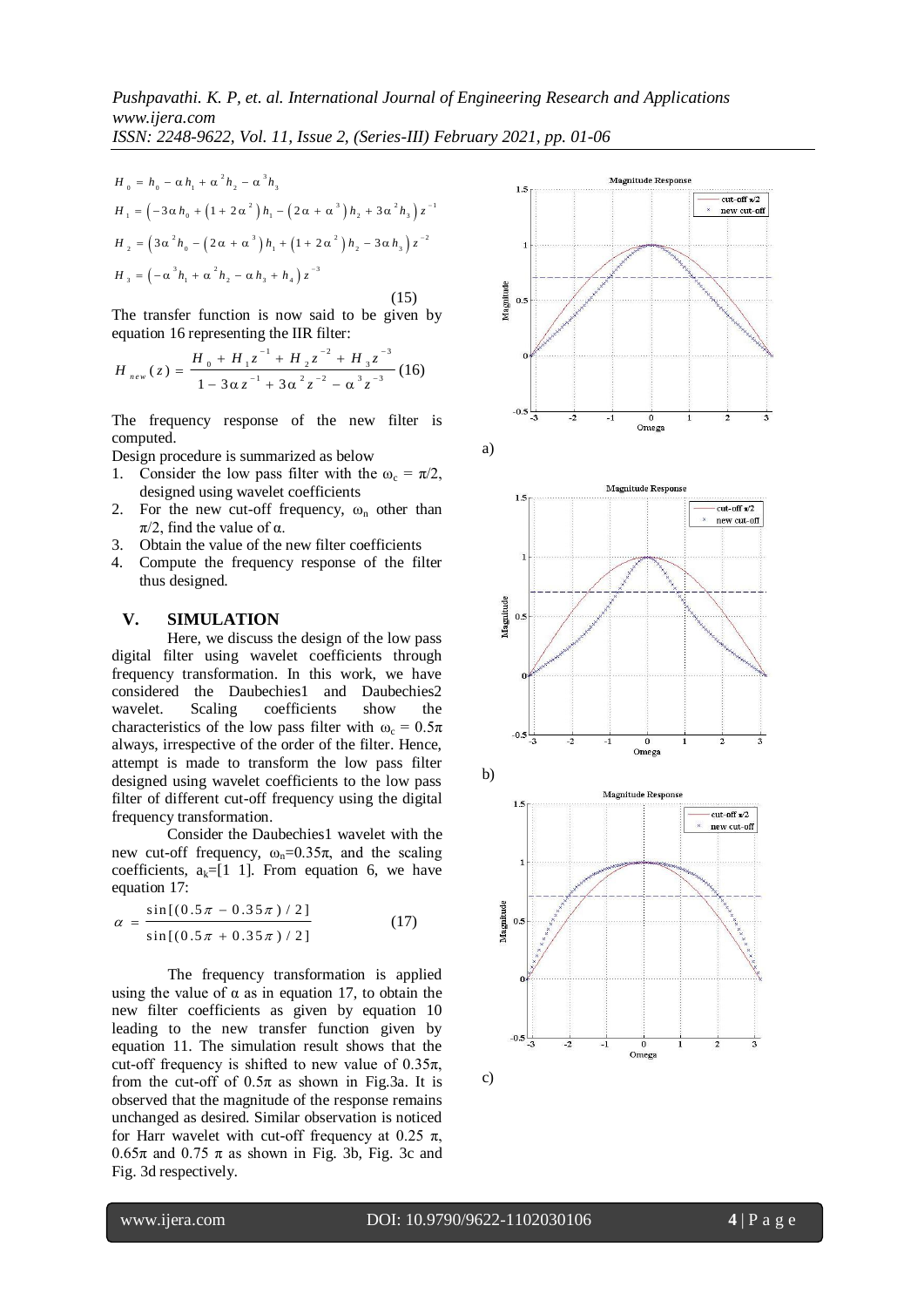

**Fig. 3**. Magnitude response of digital low pass filter with N=2, for the cut-off of a)  $0.35\pi$ , b)  $0.25\pi$ c)  $0.65π$ , d)  $0.75π$ 

Considering the Daubechies 2 wavelet for the similar cases of cut-off frequency of  $0.35\pi$ , the new filter coefficients as given by equation 15 giving rise to the new transfer function given by equation 16.

The simulation result shows that the cut-off frequency is shifted to new value of  $0.35\pi$ , from the cut-off of  $0.5\pi$  as shown in Fig. 4a.







www.ijera.com DOI: 10.9790/9622-1102030106 **5** | P a g e